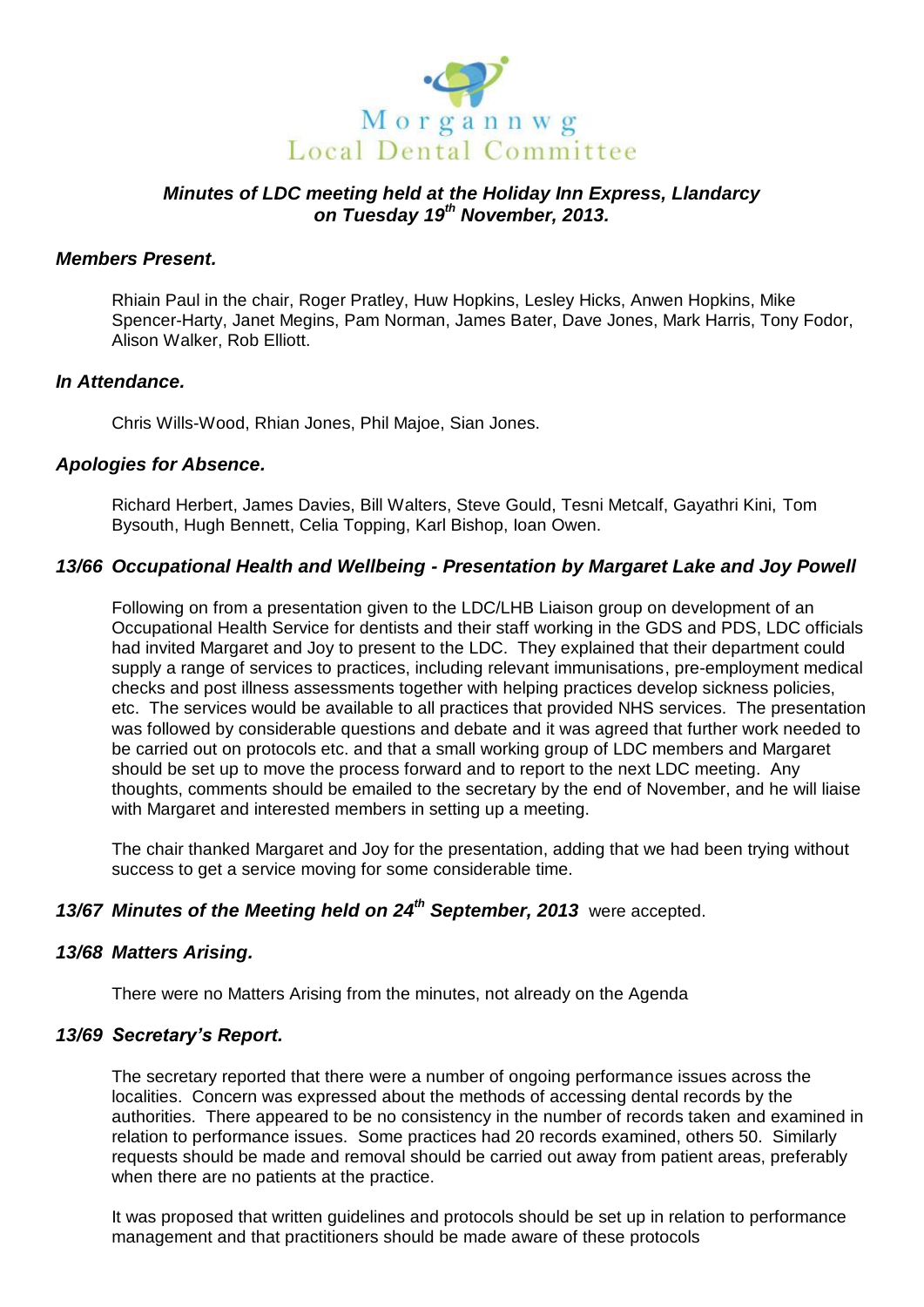This to be taken to the Associate Medical Director and the localities for further discussion.

## *13/70 Chair's Report.*

This had been emailed to all members previously.

**Operative Dentistry Working Group** - there is backing for Endo DWSI's from the strategy Group and funding sought from primary care budget.

The committee felt this was somewhat of a luxury and since there were areas of high dental need in the localities, funding would be best used elsewhere. LDC to raise this issue.

## *13/71 Treasurer's Report and LDC Finance.*

The balances stood at:-

| Current Account: | £9597.00 |
|------------------|----------|
| Deposit Account: | £6131.50 |

#### *13/72 Delegates' Reports.*

# **Joint BDA Welsh Council and WGDPC meeting 25th October 2013**

Report had been emailed to all members with meeting papers

HTM 0105 - Welsh version will remove essential elements so only best practice is to be aimed for. There was no time scale set for achieving best practice; it was felt this was a move not to supply any funding.

#### **Parkway Clinic**

Parkway had still not officially been awarded the GA contract. November and December 2013 clinics are now full, not booking January 2014 as there is no service spec to work from and no SLA had been signed. Members were unable to understand the delays since the tender had been submitted in August 2013.

Referrals would now be sent to a central referral centre and then onward to an assessment centre in one of the ABMU localities. They would then be forwarded to CDS, HDS, or Parkway Clinic. Funding for this would come from the Parkway funding. Members were concerned that a simple process of referral was likely to be become complicated and wondered why this should be.

#### *13/73 Performance Issues etc – Support from Postgraduate Department.*

This had been emailed to all members for information.

## *13/74 QAS Returns*

There had been a lot of problems reported with this years QAS, with GDPs reporting difficulty in completing the form. DPAs have been told they can use discretion when going through completed forms.

- 1. A particular area of concern was the Radiation section, with new questions to answer. All the IRMER guidelines can be found online, although it was felt guidance notes should have been included. HIW letter to be placed in practice radiation files.
- 2. CRB checks DBS came in August 2013, CRB checks no longer in use.